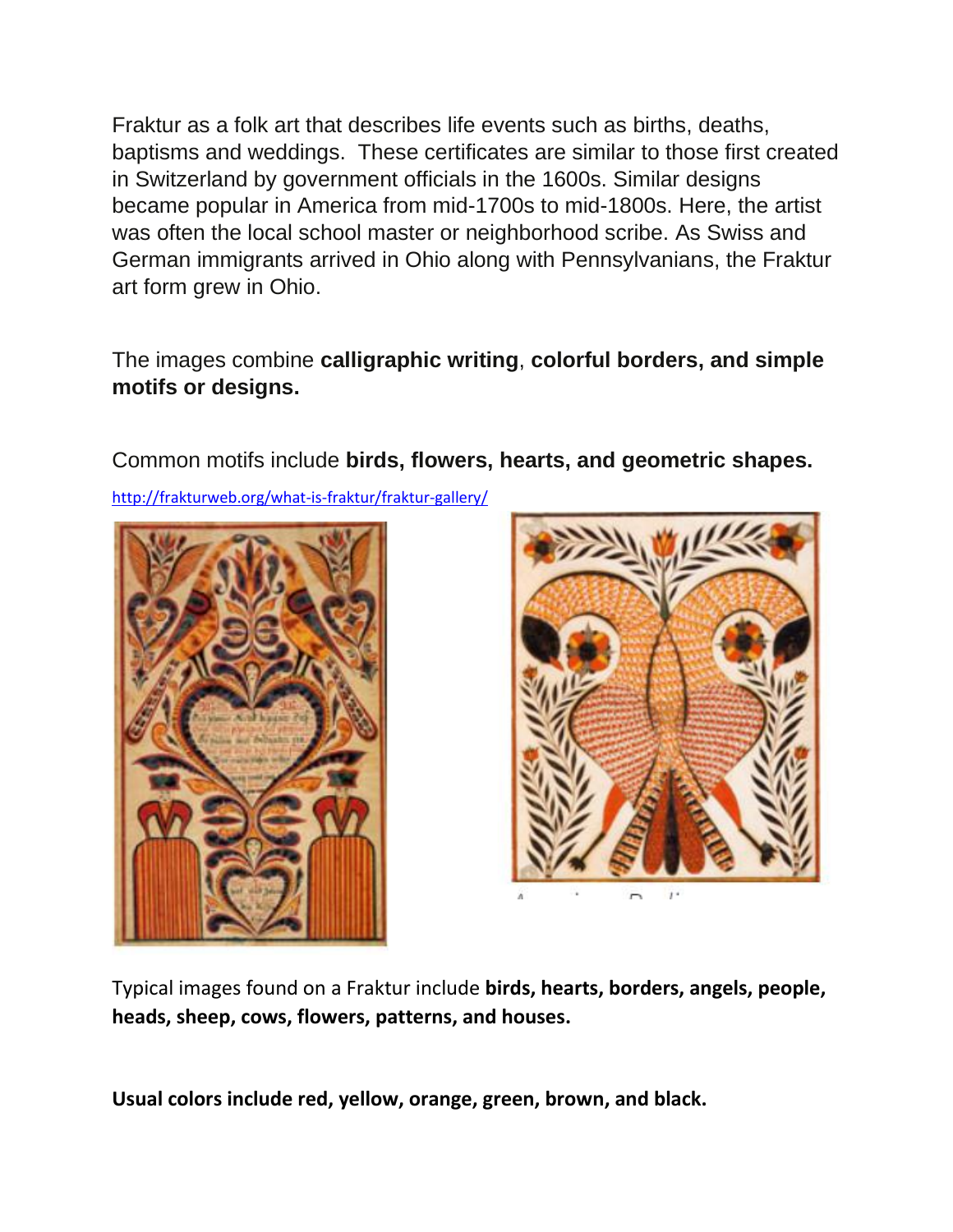Lettering is somewhat fancy with serifs or 'tails' added to the letter. Old English might be a good script to copy. Draw your letters and images in pencil lightly first on your page. Sometimes lettering must be adjusted to fit in the space properly so have an eraser nearby.

Once you are pleased with your Fraktur you can use ink, watercolor, acrylics, markers, colored pencils, or crayons to add color. Hang your masterpiece on the wall for all to enjoy your Fraktur certificate.





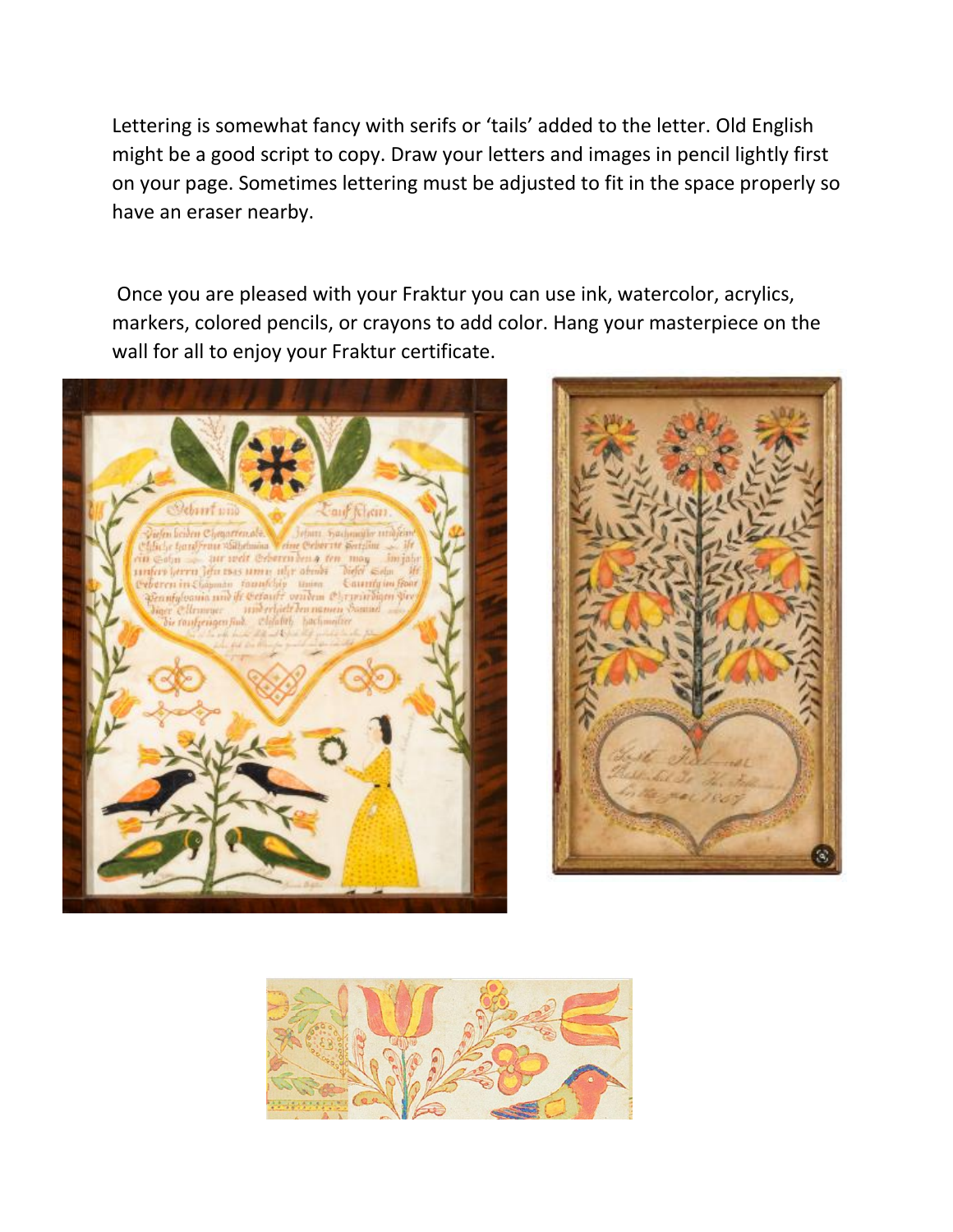

[http://museumcollection.winterthur.org/single](http://museumcollection.winterthur.org/single-record.php?resultsperpage=60&vie)[record.php?resultsperpage=60&vie](http://museumcollection.winterthur.org/single-record.php?resultsperpage=60&vie) <https://libwww.freelibrary.org/digital/item/6217>



## **Use the Directions below to draw your own Fraktur.**

You will need:

- One or Two sheets of paper (One paper is used to sketch out your words and ideas)
- Pencil
- Eraser
- Art materials to add color markers, colored pencils, crayons, watercolor paint, acrylic paint.

## **MAKE A FRAKTUR**

1. Choose the family information you will share on your Fraktur. This could be your birth information, a family wedding date, baptism date, or a family tree. Write it on a scratch paper so you can look at it when you are lettering the words on the certificate.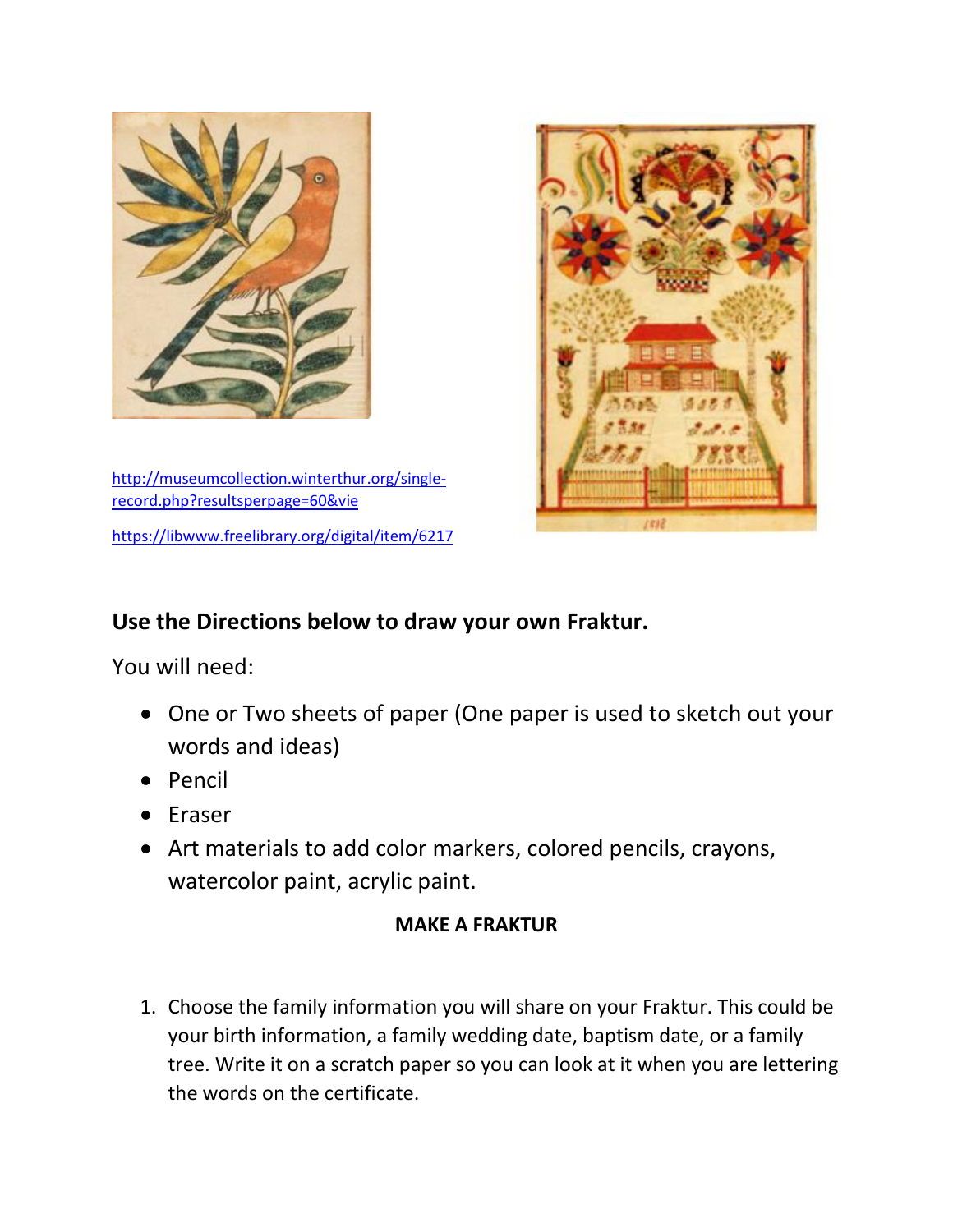- 2. In the center of your good paper draw a shape that will frame your words. This shape is usually a heart, house, tree, rectangle or square. Draw this lightly with a pencil. If you'd rather, you can use the templates attached here.
- **3.** Around the shape in the center draw some interesting motifs or designs that tell us more about the person(s) named within the shape. This could be **a dog, a cat, birds, hearts, angels, people, heads, sheep, cows, flowers, patterns, and houses.**
- 4. etc. This is up to you, the artist! Again, draw these lightly with a pencil so you are able to erase the drawings if you want to make a change.



5. Draw a pattern near the edge of the paper. It could be stripes, circles, straight lines, wiggly lines, more flowers, birds, etc. This is your choice!